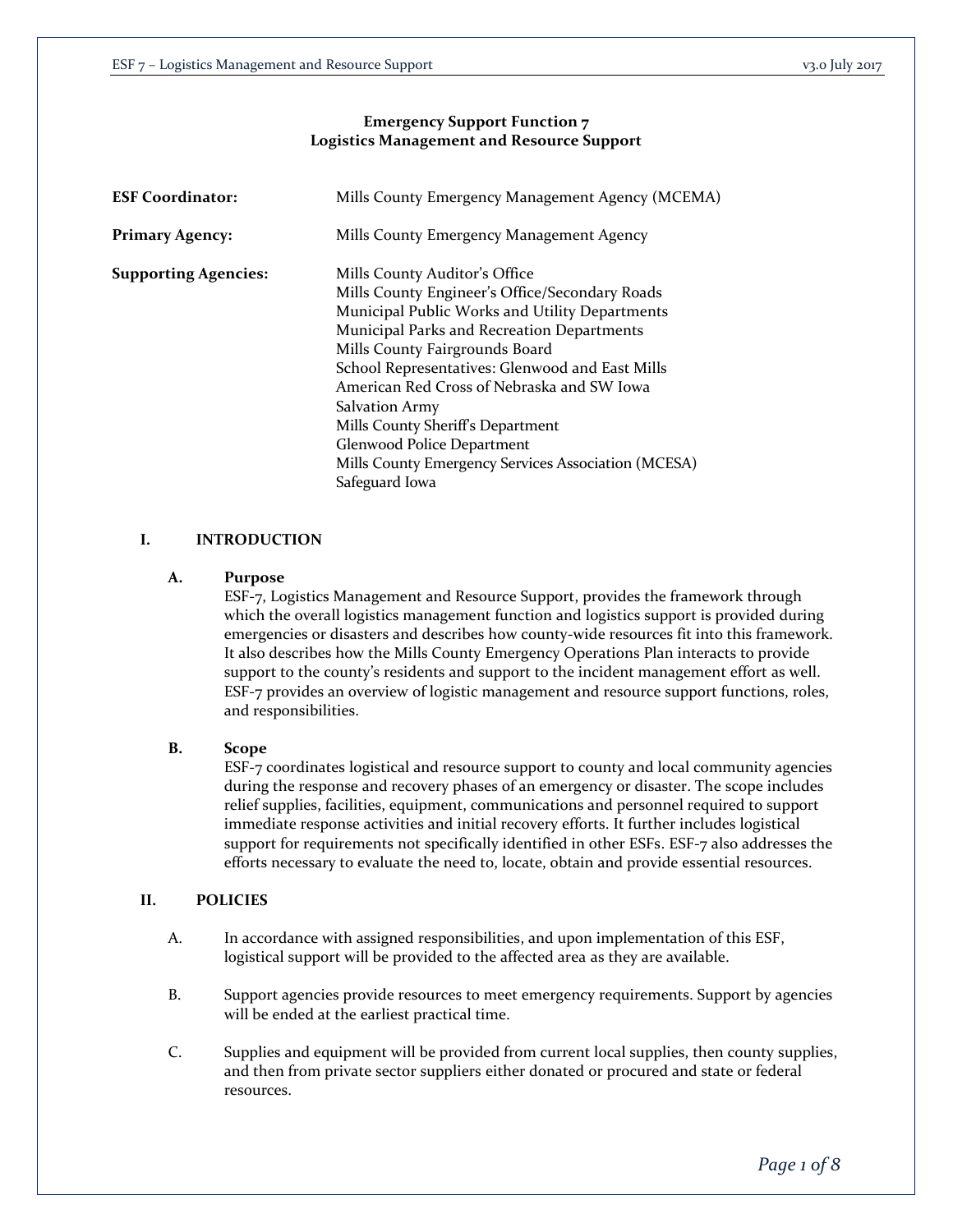- D. All procurements will be made according to current state and county rules and regulations.
- E. The provision of logistical support necessary for county response will be the major element in the execution of ESF-7.

# **III. CONCEPT OF OPERATIONS**

### **A. General**

- 1. Each responding entity will be responsible for conserving and controlling its own resources. Responding agencies will follow the Incident Command System (ICS).
- 2. Upon activation, the EOC will support the response of local government, nongovernmental organizations, and Incident Command using ESF-7 under the authorities implied in ESF 5, Emergency Management, expressed in Iowa Code 29C and associated administrative rules.
- 3. The determination to use public or private sector resource providers will be based on critical need and availability and delivery times of the particular resource. When all local resources (public and private) are depleted or in the assessment or anticipation of eventual depletion, the EOC will request and coordinate state and other external support from Iowa Homeland Security and Emergency Management Department (HSEMD). HSEMD can coordinate and/or provide mutual aid, state or federal resources.
- 4. The Mills County Community Organization Active in Disasters (COAD) will be the lead agency for receiving and coordinating donated goods and money in accordance with the Donations and Volunteer Management Plan, if applicable.
- 5. The resources of local government will be used to the extent practicable. Governments and organizations should retain sufficient quantities of applicable resources in reserve to meet organizational needs as appropriate. Should resources prove insufficient, additional resources may be procured or requested through the following priority order:
	- a. Mutual aid and other local support agreements
	- b. Iowa Mutual Assistance Compact (IMAC)
	- c. State and/or Federal assistance
	- d. Private sector purchases

## **B. Organization**

1. ESF-7 operates under the direction of the EOC Director.

### **C. Procedures**

- 1. Upon notification of a potential or actual incident of countywide significance requiring resource support, the determination of which ESF-7 agencies will be requested to provide immediate support and which remain on standby will be made by the lead agency in the EOC.
- 2. The Mills County Emergency Management Agency provides direction and support to ESF-7.
- 3. Support agencies will provide representatives at the EOC, as appropriate.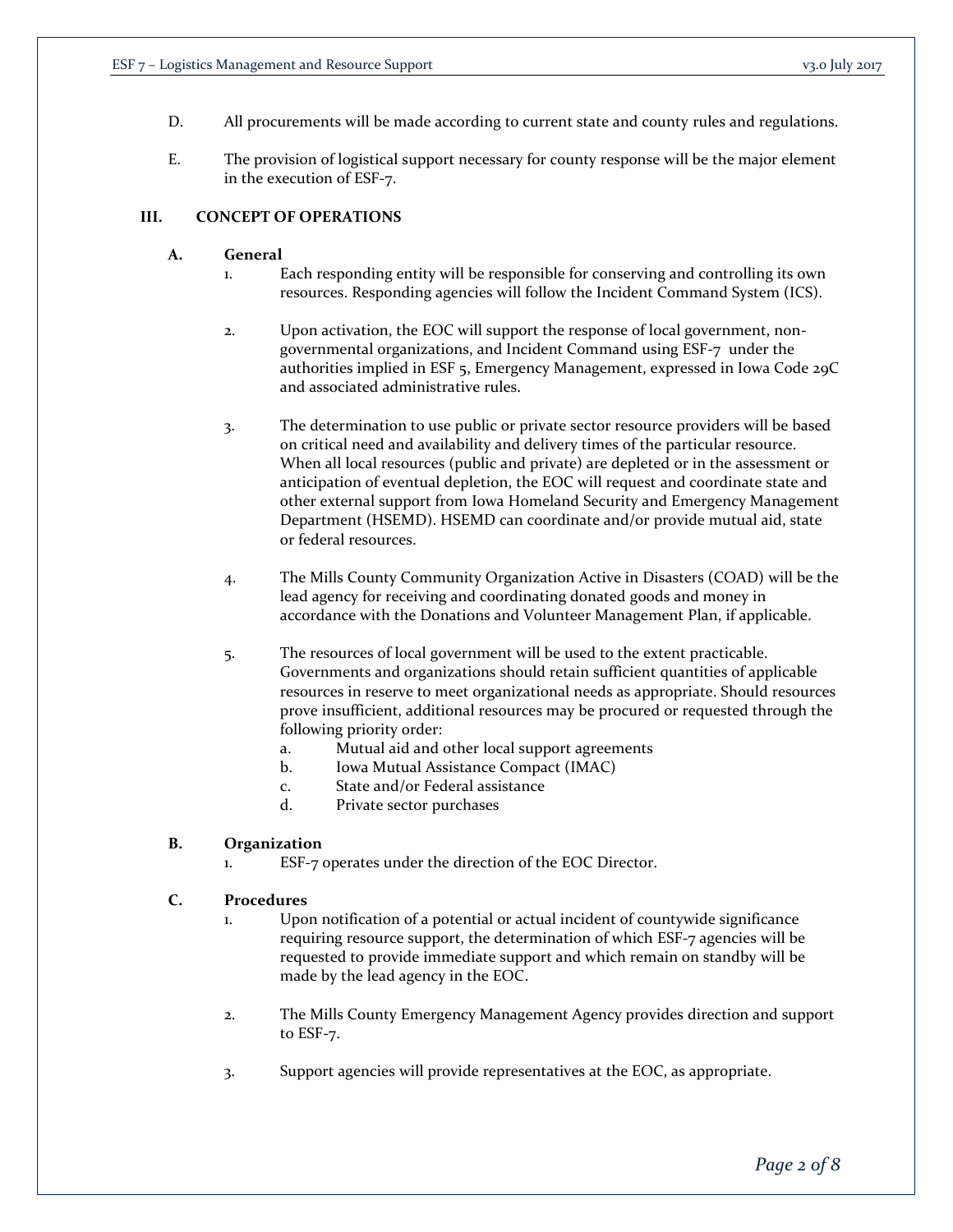- 4. For an incident affecting a multi-jurisdictional area, central locations may be designated as consolidation points for resource support activities.
- 5. All local governments and non-governmental organizations will maintain purchasing and financial records of any expenditures made relating to response or recovery activities.

## **D. Phases of Emergency Management**

- 1. Mitigation and Preparedness Activities
	- a. Test resources regularly and maintain in emergency ready condition.
	- b. Protect resources from damage to the greatest extent possible.
	- c. Develop and maintain a current resource inventory list. Keep contact information up-to-date for all agencies and locations that will need to be contacted for resources.
	- d. Develop standard operating procedures for resource support.
	- e. Train personnel on their roles during an incident.
	- f. Conduct training at least on an annual basis.
	- g. Develop a call-up system for afterhours contact.

### 2. Response and Recovery Activities

- a. Activate the EOC for coordination of resources as appropriate.
- b. Establish communications to organize resource support.
- c. Through the Incident Command System, establish priorities in the assignment and use of resources.
- d. Coordinate recovery activities through Incident Command.

## **IV. RESPONSIBILITIES**

## **A. Mills County Emergency Management Agency**

- 1. Maintain the EOC.
- 2. Maintain liaison with support agencies, the business community, volunteer organizations, and HSEMD.
- 3. Train EOC staff in resource management activities.
- 4. Through the PIO/JIC, coordinate and disseminate information concerning resource availability and distribute to the public.
- 5. Develop and maintain a communications process for rapid contact of key EOC staff and support agency personnel.
- 6. Develop EOC resource management standard operating procedures.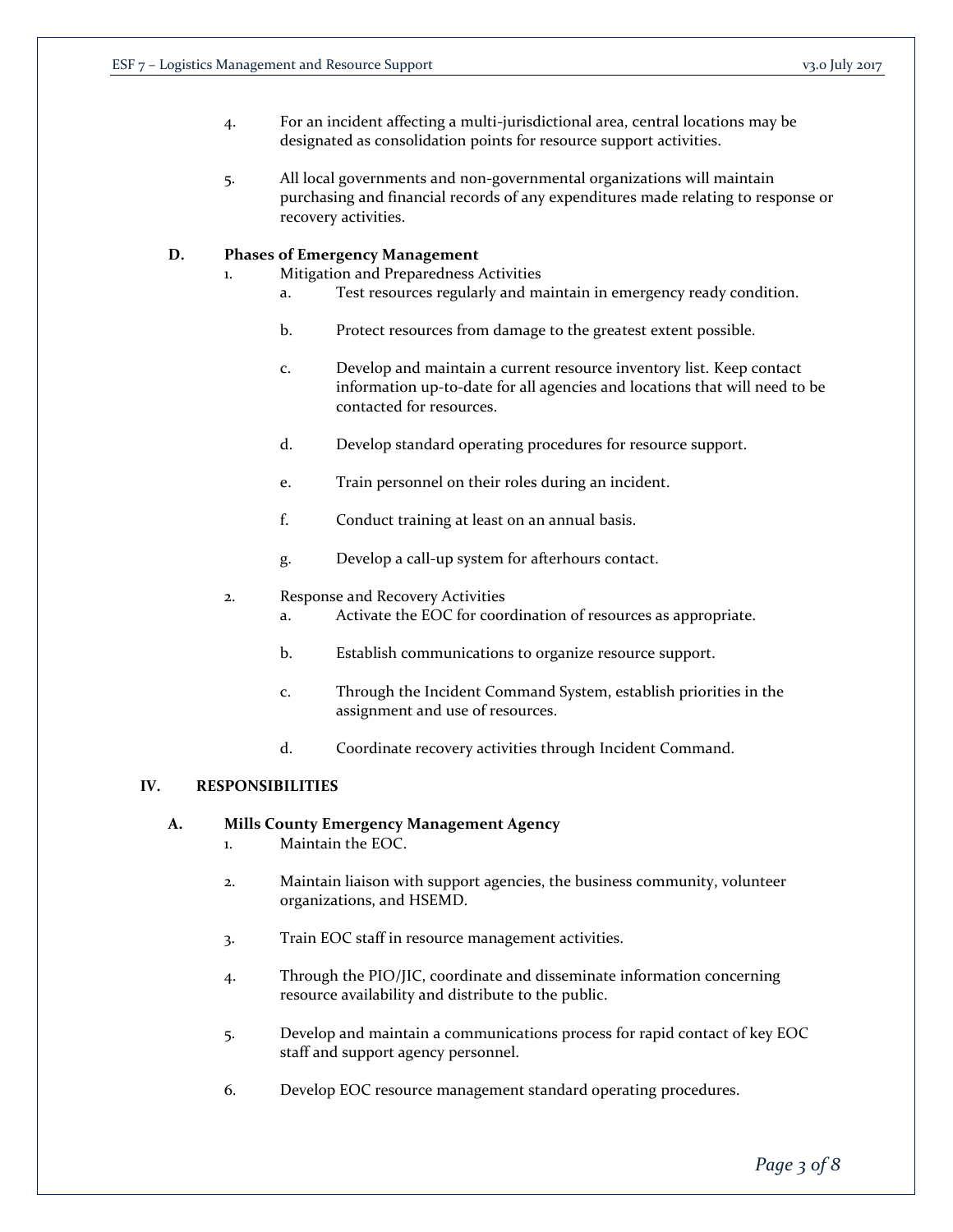## **B. Mills County Auditor's Office**

- 1. Monitor county emergency purchases.
- 2. Assist in identifying purchasing or contracting requirements (applicable county or state laws) for procurement of emergency supplies and equipment not covered in existing county codes and emergency procedures.
- 3. Assist in tracking of purchasing and financial records of any expenditure used for response or recovery activities.
- 4. Assist municipalities in financial records collection as needed.

### **C. Other Support Agencies (as noted on main page)**

- 1. Maintain appropriate resources to meet routine operational requirements.
- 2. Take action necessary to ensure staff is prepared to accomplish response and recovery activities.
- 3. As applicable, ensure local resources are exhausted, or about to be, prior to requesting outside resources through the EOC. Resources held in reserve to meet constituent needs are considered utilized.
- 4. Maintain resource inventory and assessment of interdependence on communications and power facilities.
- 5. As applicable, provide resources, transportation, facilities, and services in response to requests from the EOC.
- 6. Develop resource lists and operating procedures and provide copies to the EOC.
- 7. Train field personnel in procedures for requesting outside resources.

## **V. ATTACHMENTS**

ESF Attachment 7a. Emergency Response Checklist

ESF Attachment 7b. Volunteer and Donations Management Plan

### **VI. ESF REFERENCE DOCUMENTS (FOUND IN BASIC PLAN)** ESF Reference Doc 7.1 Resource Lists (Address, Phone, Email, etc)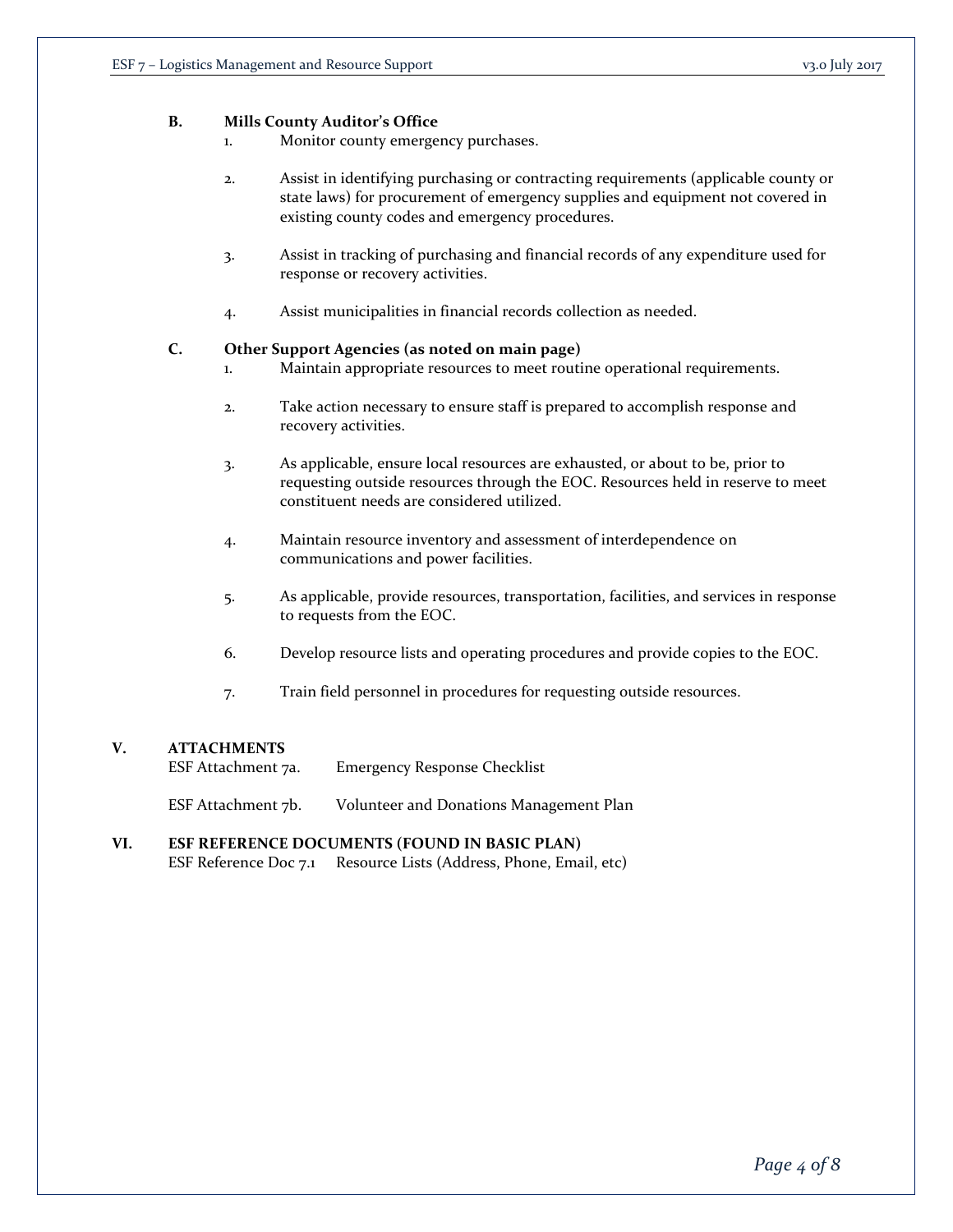# **ESF Attachment 7a.**

# **Emergency Response Checklist – Logistics Management & Resource Support**

| <b>Emergency Response Checklist - Logistics Mgt &amp; Resource Support</b>                                                      |                                                                                                                                                                                                                                                                                                                                                                                                                                                                                                               |  |
|---------------------------------------------------------------------------------------------------------------------------------|---------------------------------------------------------------------------------------------------------------------------------------------------------------------------------------------------------------------------------------------------------------------------------------------------------------------------------------------------------------------------------------------------------------------------------------------------------------------------------------------------------------|--|
| <b>Emergency Management Phase</b>                                                                                               | <b>Actions</b>                                                                                                                                                                                                                                                                                                                                                                                                                                                                                                |  |
| <b>Mitigation</b><br>Activities designed to prevent or<br>lessen the effects of a hazard.                                       | Ensure mutual aid agreements and/or emergency<br>contracts are in place to prevent resource shortages in an<br>emergency.                                                                                                                                                                                                                                                                                                                                                                                     |  |
| <b>Preparedness</b><br>Activities designed to improve<br>Readiness capabilities.                                                | Maintain this ESF Annex as well as supporting operating<br>procedures.<br>Review all portions of the EOP to ensure proper<br>coordination of resource support activities.<br>Ensure resource support personnel receive appropriate<br>emergency training.<br>Establish contact with private resources that could<br>provide support during an emergency.<br>Participate in Emergency Management training and<br>exercises.                                                                                    |  |
| <b>Response</b><br>Activities designed to save lives, protect property<br>and contain the effects of an event.                  | Obtain resources on a priority basis as determined by the<br>EOC.<br>Activate additional resource support personnel.<br>Work with the EOC staff to establish priorities.<br>If necessary, establish staging areas, distribution sites and<br>mobilization centers from which resources may be<br>distributed.<br>Activate mutual aid.<br>Maintain an inventory system to track supplies used in<br>the disaster.<br>Maintain accurate records of resources utilized and funds<br>expended and submit reports. |  |
| <b>Recovery</b><br>Activities designed to ensure continued<br>public safety and return the community<br>to pre-disaster levels. | Return staffing to normal levels as dictated by the event.<br>Identify unused resources in the community.<br>Stand down any facilities no longer in use.<br>Dispose of excess supplies.<br>Participate in after-action reports and critiques.                                                                                                                                                                                                                                                                 |  |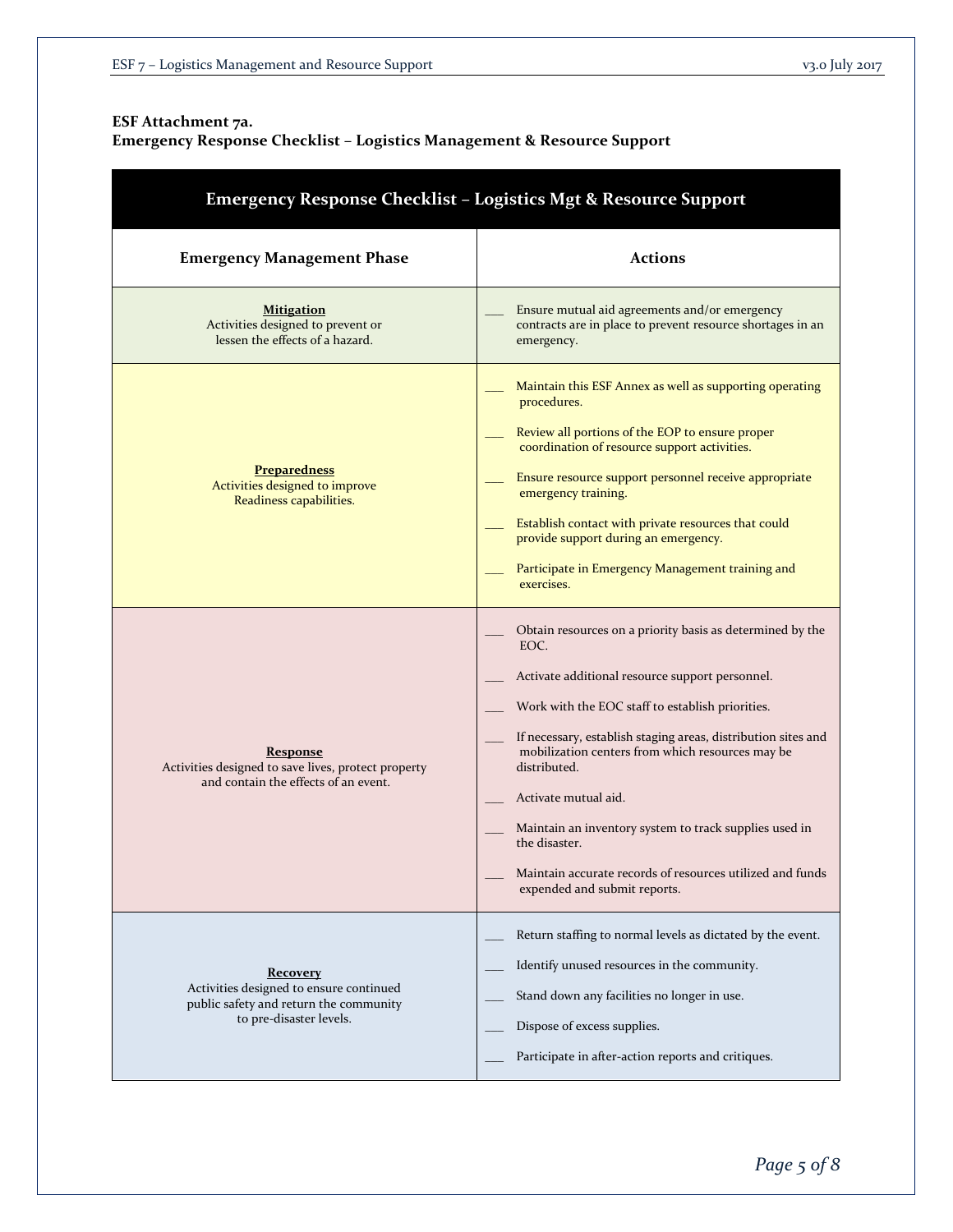# **ESF Attachment 7b. Volunteer and Donations Management Plan**

# **Volunteer and Donations Management**

### **INTRODUCTION**

### **Purpose**

A united and cooperative effort by state, federal and local governments, voluntary organizations and the donor community is necessary for successful management of the donations and volunteers offered as the result of a disaster. This donation management plan outlines procedures to coordinate the efforts of these entities to deal with *unsolicited*  offers of disaster relief supplies and equipment, *undesignated* offers of financial assistance, and the services of *unaffiliated* disaster relief volunteers. The goal of the plan is to match offers with needs in order to assist disaster victims in an effective, efficient and timely manner as well as minimize poor use of available resources and reduce risk to well-meaning volunteers who may not be qualified or equipped to assist in certain situations or conditions.

#### **Scope**

This plan provides guidance in supporting local governments in the management of masses of unaffiliated volunteers and unsolicited donated goods.

Any reference to volunteer services and donated goods in this plan refers to unaffiliated volunteer services and unsolicited goods, unless otherwise stated. Unaffiliated volunteers, also known as spontaneous volunteers, are individuals who offer to help or self-deploy to assist in emergency situations without fully coordinating their activities. They are considered "unaffiliated" in that they are not part of a disaster relief organization.

Although unaffiliated volunteers can be significant resources, because they do not have pre-established relationships with emergency response organizations, verifying their training or credentials and matching them with the appropriate service areas can be difficult. This guidance applies to all political subdivision of the county.

### **Policies**

Local governments have primary responsibility, in coordination with COADS / VOADs, to develop and implement plans to manage volunteer services and donated goods.

A Donations Coordination Team will be established and work together in a collaborative effort to manage donated goods.

The EOC, specifically ESF 7 will lead the coordination of the donations operations. It is not the EOC's intent to alter, divert or otherwise impede the normal operation or flow of goods or services through volunteer organizations, but to help coordinate offers of donated goods and services.

Mills County and local governments shall encourage cash donations be made directly to recognized nonprofit voluntary organizations that are normally active in disasters.

Full use of existing local voluntary donations management resources is encouraged before State assets are sought. State governments look principally to those voluntary organizations with established donation structures already in place to receive and deliver appropriate donated goods to disaster victims.

ESF-5, Emergency Management, will activate ESF-7 and the Volunteer and Donations Management Plan when an event causes a spontaneous flow of or a major need for volunteers and/or donated resources.

*Entities accepting spontaneous/unaffiliated volunteers are responsible for the care and management of those volunteers. Volunteer organizations providing volunteers must assure the jurisdiction that their volunteers have been adequately screened and that the sponsoring organization is responsible for their participation.*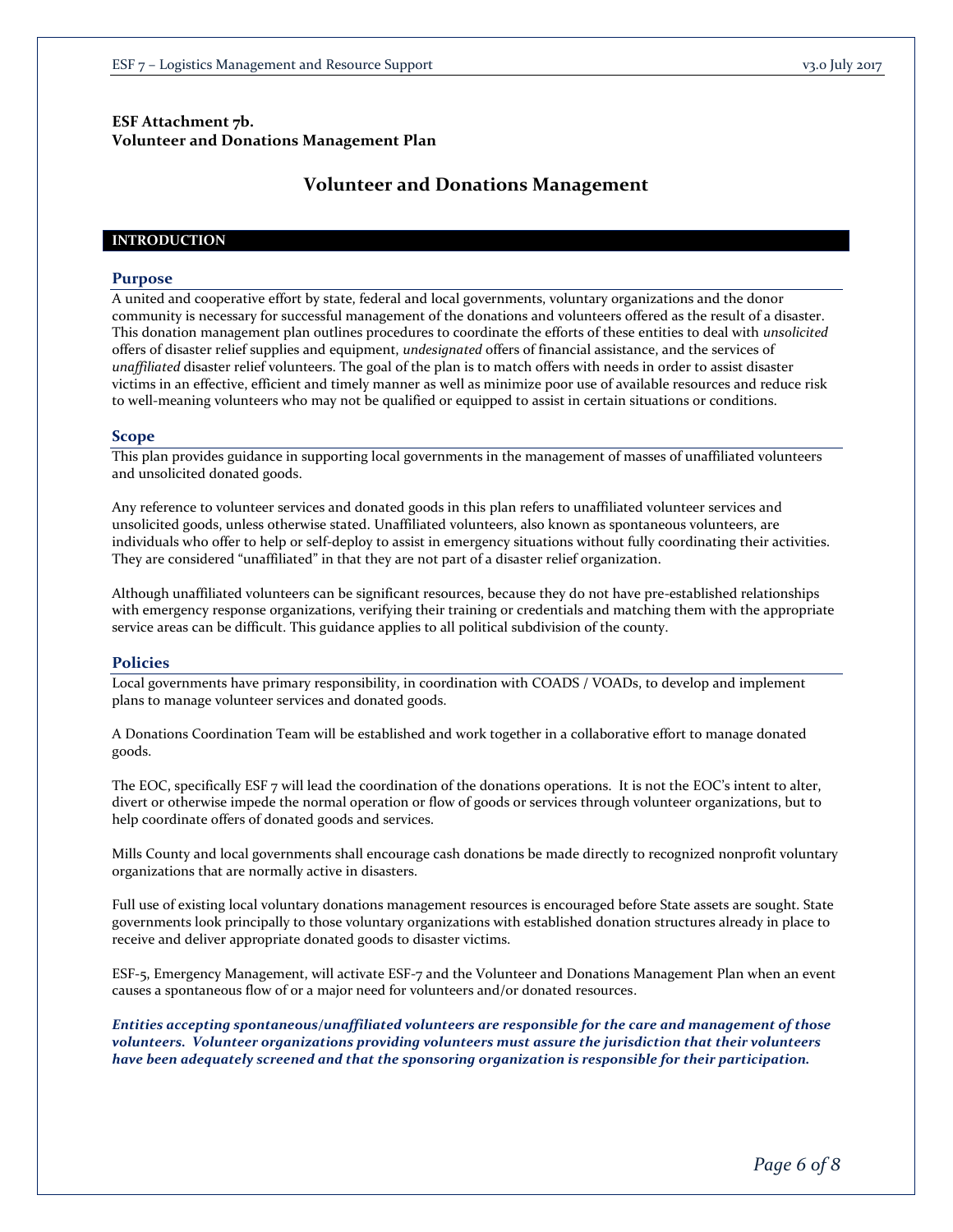The Donations Coordination Team will work actively to assign volunteers to tasks within capabilities of lay persons and in areas that will limit exposure to hazards. Unaffiliated volunteers will be responsible for their own feeding, lodging, and maintenance. Volunteers will be treated with dignity and respect because of the competence and spirit they bring to the response and recovery effort.

### **Pre-incident Activities**

Jurisdictions within the county will encourage individuals interested in volunteering personal services to directly affiliate with a voluntary organizations/agencies of their choice or a local volunteer coordination center. They may also choose to participate through their local or area Citizen Corps (CERT) program or Red Cross Chapter.

Jurisdictions within the county will encourage donations from the general public to be made as cash to voluntary, faithbased, and/or community organizations providing services to disaster victims as opposed to providing goods (unless immediately needed). This enables those COAD / VOADs to purchase items specifically needed based on the disaster and situation.

### **CONCEPT OF OPERATIONS**

The EOC supports local government efforts to manage unaffiliated/affiliated volunteers and unsolicited/solicited donated goods. Requests for support under this plan should are generally coordinated through the EOC and Incident Command Post(s). Support of volunteer and donations management operations may include:

- Activation of a Volunteer/Donations Coordination Team to expedite service provided to donors and to address media-driven collection drives and other complex situations involving donated goods and volunteer services.
- Attempts should be made to develop a web-based system or phone registry for donations and volunteer management that enables the general public to register their offers of donated goods and services, thus providing the EOC and Volunteer/Donations Coordination Team a real-time view of offers and the ability to match offers to needs.
- Coordination with Logistics, Public Information Officers, Community Relations, Voluntary Agency Liaisons, private-sector representatives, local and/or State COAD / VOAD leadership, and other stakeholders as necessary.
- Facilities management and communications support, as needed.

### **RESPONSIBILITIES**

## **Emergency Management & ESF-7 Primary Agency**

#### **Pre-incident Activities**

In coordination with appropriate stakeholder representatives:

- Develop and expand a local COAD / VOAD, a network of NGO, private-sector, and government representatives and others to encourage effective volunteer and donations management collaboration at the local level.
- Support and promote development of web-based donations/volunteer management system to facilitate collection and tracking of offers of goods and services to enable effective matching of offers with needs.
- Develop, maintain, and implement a comprehensive volunteer and donations management training program.
- Encourage resource typing in support of effective volunteer and donations management.
- Meet with cooperating agencies such as State level COAD / VOAD and other stakeholders to enhance collaboration and information sharing.
- Establish and maintain contingency plans for an enhanced level of support to affected local jurisdictions in a catastrophic and/or multi-jurisdictional incident.